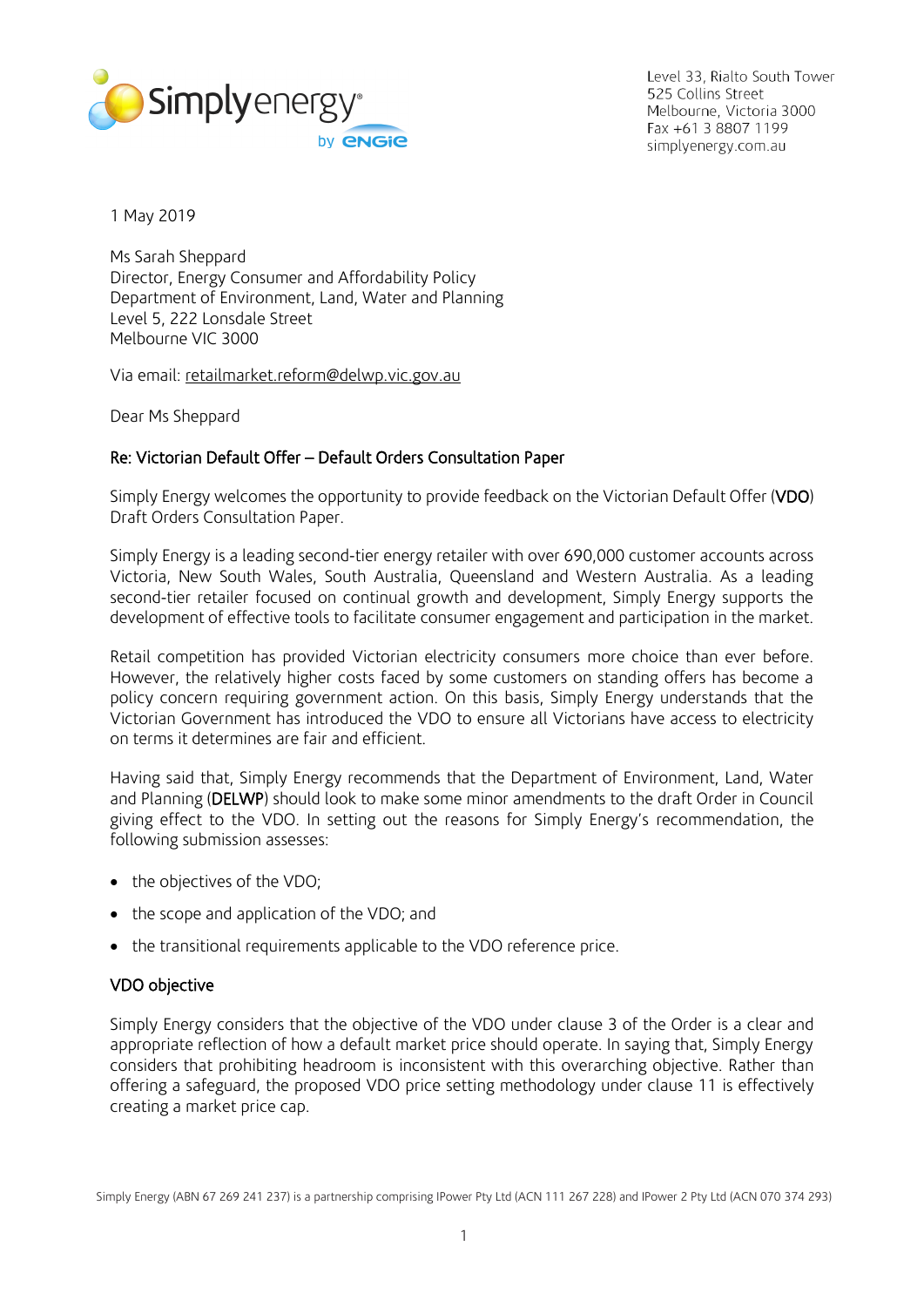As Simply Energy has previously emphasised, stringent price regulation is not without risk and could lead to a reduction in competition across the Victorian electricity sector. KPMG echoed this sentiment in its 2017 review of energy markets where it was observed that:

[J]urisdictions that have re-introduced stronger controls on tariffs in response to concerns about the retail market, whether price controls or non-price tariff regulation, have typically experienced a fall in diversity of offers and activity. The impact on price has varied between customer types. Introducing more restrictive regulations are likely to benefit some customers to the detriment of others.<sup>1</sup>

In view of this, Simply Energy recommends that the Victorian Government should consider re-drafting clause 11 of the Order to direct the Essential Services Commission (ESC) to develop the VDO as a safeguard for disengaged electricity consumers rather as a quasi-market pricing intervention tool. While there may be a reluctance to provide for headroom, Simply Energy strongly believes that the VDO price setting approach must at very least allow for a reasonable service innovation allowance.

It needs to be recognised that much of the service and product innovation that is currently being implemented across the market is yet to provide commercially-proven returns. Retailers have chosen to invest in service and product innovation to assist electricity customers lower their energy costs and ensure the long-term viability of Australia's energy grid. However, retailers will not be able to support such innovation on an ongoing basis if their margins are constrained.

# Scope and application of the VDO

In addition to the potential reduction of service innovation, retail margins could also be constrained further by the requirement to make the VDO available to all residential and small business customers based on a flat network tariff structure. For this reason, there needs to either be a requirement for future VDO pricing to include flexible and demand tariff structures. Alternatively, the Victorian Government needs to ensure that network distribution companies are required to transfer any customer who signs up to the VDO to a flat tariff.

# Reference price requirements

In terms of pricing transparency, Simply Energy acknowledges that the intent of VDO reference price is to provide consumers with greater ability to compare discounted offers across the market. However, given the time constraints on retailers to make required system and marketing changes ahead of 1 July 2019, Simply Energy considers that the Victorian Government should not rush the implementation of the reference price.

Simply Energy considers that the ESC as the body responsible for the administration of the Retail Energy Code is in the best position to work with industry to develop and implement the VDO reference price. In view of this, Simply Energy recommends that transitional requirements under clause 14 be removed from the Order to allow a single and consistent reference price to be adopted.

Simply Energy's primary concern is that if the ESC's approach differs from the transitional arrangements under the Order, then additional system and marketing changes may be required. Indeed, the scope of the transitional requirements that extend the reference price to the advertising of any plan with a 'benefit' is too broad. Simply Energy considers that the reference price requirements should be restricted to on-going financial discounting, rather than capturing offers that include sign-up credits and non-financial discounts, such as movie tickets.

 $\overline{a}$ <sup>1</sup> KPMG, *Energy retail markets: An international review*, April 2017, p. 8.